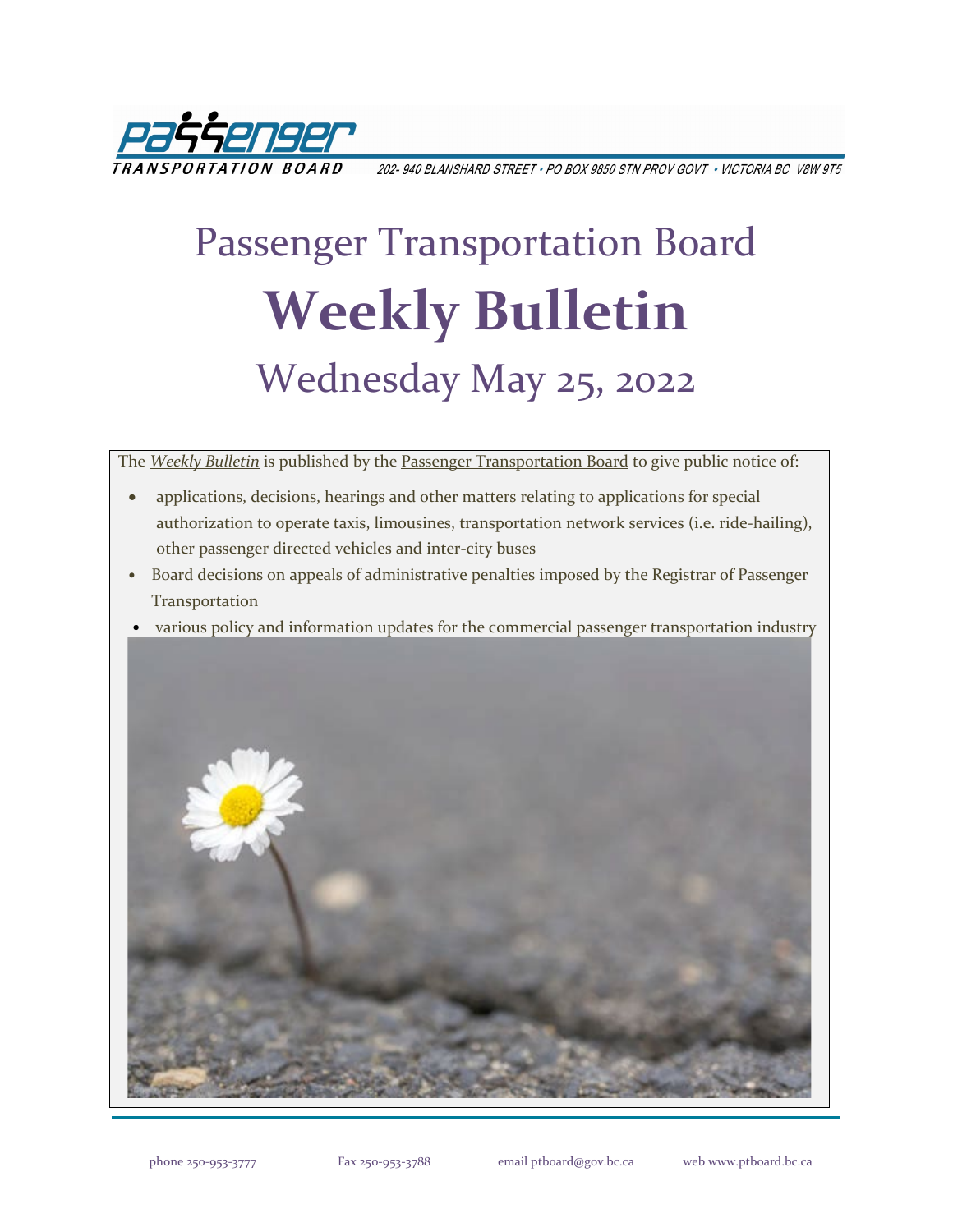## **1** Industry Updates & Advisories

#### **[Final Deadline to Activate Additional Taxis](https://www.ptboard.bc.ca/documents/ia-taxi-activation-final-extension-2022.pdf)**

The Board is issuing a final activation deadline of December 31, 2022. Licensees will have until this date to activate additional vehicles, or they will no longer be valid.

#### **Vancouver Cruise Ship Schedule for TNS and Taxi Operators**

As the 2022 cruise season commences in Vancouver, TNS and Taxi Licensees are reminded to [review their terms and conditions of licence and the cruise schedule.](https://www.ptboard.bc.ca/documents/ia-Vancouver-Cruise-Ship-Season-Reminder-2022.pdf) The Board will continue its efforts to ensure that any changes or amendments are posted in the Weekly Bulletin and on the website.

#### **TOPs Processing Reminder**

With grad and summer fast approaching, licensees planning to apply for a Temporary Operating Permit (TOP) should do so well in advance and not wait until the day before or the day of the requested TOP start date. Processing cannot be guaranteed in this short a time period. To learn more about TOPs (including Peak Season and Regular), please see [Reference Sheet 17](http://www.th.gov.bc.ca/forms/getForm.aspx?formId=1351)

#### **2022 Taxi Limo Cost Index (TLCI)**

The Board has concluded its [Taxi and Limousine Cost Index \(TLCI\) review](https://www.ptboard.bc.ca/documents/ia-tlci-2022.pdf) for this year and a 5.3% increase will be made available for taxis to [request](https://www.th.gov.bc.ca/forms/getForm.aspx?formId=1377) until July 31, 2022. More information on the TLCI can be found in the [Q&As.](https://www.ptboard.bc.ca/documents/Media-Lines-QAs-2022-TLCI.pdf) Further information about the TLCI process is posted on the Board's [TLCI Page.](https://www.ptboard.bc.ca/tlci.htm)

### **2** Applications Received

| CLICK HERE for information about making a submission on an application, deadlines and \$50 submission fees. |                                                                                                                                                                                                                                                                                                                                                                                                          |                                      |
|-------------------------------------------------------------------------------------------------------------|----------------------------------------------------------------------------------------------------------------------------------------------------------------------------------------------------------------------------------------------------------------------------------------------------------------------------------------------------------------------------------------------------------|--------------------------------------|
| <b>Application</b>                                                                                          | <b>Applicant &amp; Application Highlights</b>                                                                                                                                                                                                                                                                                                                                                            | <b>Submission</b><br><b>Deadline</b> |
| 14491-22                                                                                                    | 2 Brown Dogs Sidecar Adventures                                                                                                                                                                                                                                                                                                                                                                          | June 6, 2022                         |
| <b>CLICK HERE</b><br>to view<br>application<br>summary                                                      | <b>New PDVA (Other PDV)</b><br>New Special Authorization: Passenger Directed<br>Vehicle Authorization (PDVA)<br>Originating Areas: Metro Vancouver Regional<br>$\bullet$<br><b>District</b><br><i>Fleet Maximum: 4 vehicles</i><br>$\bullet$<br>3 of which are motorcycles (up to 2<br>passengers plus driver)<br>1 small shuttle (2-5 passengers plus driver)<br>$\circ$<br>Rates: Hourly charter rates |                                      |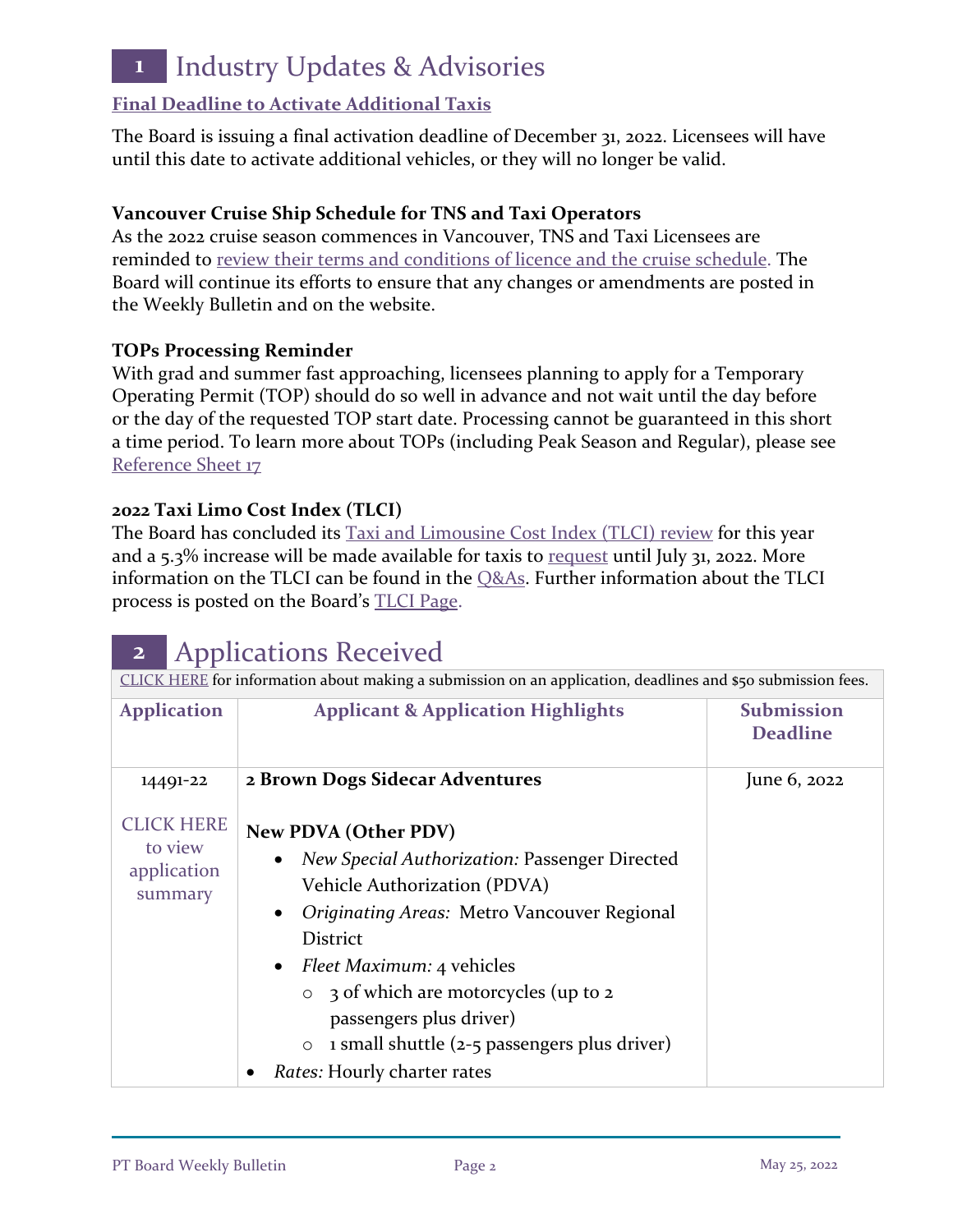| 14303-22                     | <b>Avent Charter Inc.</b>                                         | June 6, 2022 |
|------------------------------|-------------------------------------------------------------------|--------------|
| <b>CLICK HERE</b><br>to view | <b>New ICBA Licence</b>                                           |              |
| application<br>summary       | New Special Authorization: Inter-City Bus<br>Authorization (ICBA) |              |
|                              | Operate under an ICB engaged carrier authorization                |              |

## **3** Applications Decisions

| <b>Application</b>        | <b>Applicant &amp; Application Highlights</b>                                                                                                                                                                                                                                                                                                                                                                                                                                                                                           | <b>Decision</b>                                   |
|---------------------------|-----------------------------------------------------------------------------------------------------------------------------------------------------------------------------------------------------------------------------------------------------------------------------------------------------------------------------------------------------------------------------------------------------------------------------------------------------------------------------------------------------------------------------------------|---------------------------------------------------|
| 15168-22 PS<br><b>TOP</b> | K. Fraser Transportation Ltd.<br>Trade name: Kiki Shuffle, Adanac Limousine & Van<br>Service<br>1 Peak Season Temporary Operating Permit of<br>90 days<br>June 12, 2022 - September 9, 2022                                                                                                                                                                                                                                                                                                                                             | approved<br><b>CLICK HERE to</b><br>view decision |
| 15112-22 PS TOP           | LEVIN, Joshua Thomas and LITTLE, Cynthia<br><b>Yvonne</b><br>Trade name: River City Limousine<br>1 Peak Season Temporary Operating Permit of<br>92 days<br>June 4, 2022 – September 3, 2022                                                                                                                                                                                                                                                                                                                                             | approved<br><b>CLICK HERE to</b><br>view decision |
| 14132-22                  | <b>MARCHETTI, Bernard David</b><br>Trade Name: Explore Your BC Tours<br><b>Current Originating Area includes: Metro Vancouver</b><br><b>Regional District</b><br><b>Amendment of Licence: PDVA (Limo)</b><br>Amend terms and conditions of a licence with<br>$\bullet$<br>Special Authorization: Passenger Directed Vehicle<br>Authorization (PDVA)<br>Add Service 2:<br>$\bullet$<br>Originating Area: Okanagan-Similkameen<br>O<br>Regional District, Central Okanagan<br>Regional District, and North Okanagan<br>Regional District. | approved<br><b>CLICK HERE to</b><br>view decision |